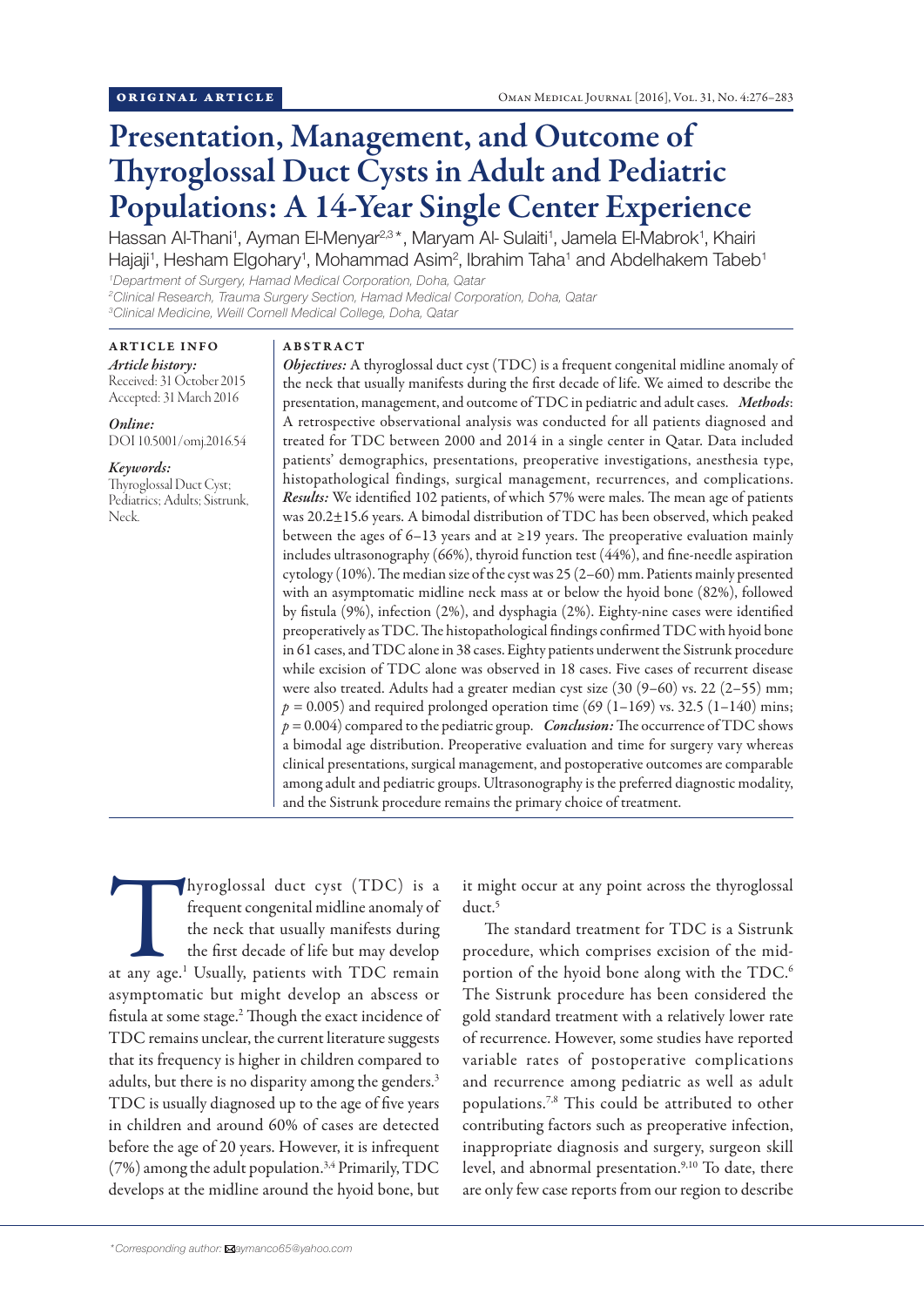the clinical presentation and management of patients with TDC. However, data describing large numbers of cases based on pediatric and adult populations are still lacking.

We performed a retrospective review of the clinical presentation, preoperative evaluation, surgical management, and postoperative complications of TDC, which will be helpful for ensuring the optimal management and outcome of TDC patients in Qatar.

## METHODS

We performed a retrospective analysis of operating theater records for all clinically suspected cases of TDC that underwent surgical interventions from the pediatric and general surgery department databases at Hamad General Hospital, Doha, Qatar between January 2000 and January 2014. Ethical approval was obtained from the Medical Research Center (IRB# 14197/14) and waiver consent was approved by the Hamad Medical Corporation, Doha, Qatar.

Patient demographic data were extracted (age, gender, and nationality) for preoperative investigation and diagnosis. The American Society of Anesthesiologists (ASA) Physical Status Classification was used to assess the fitness of cases before surgery, clinical presentations, type of surgery, histopathological findings, size of the cyst, details of surgical management, recurrences, complications, and duration of follow-up. The patients were followed-up for routine clinical care as per standard practice.

TDC occurs due to incomplete closure of the thyroglossal duct.<sup>11</sup> The postoperative diagnosis of TDC was made using histopathological findings. Furthermore, depending on the clinical presentation, all patients underwent surgical intervention, which mainly constituted of the Sistrunk procedure and excision of the cyst. The preoperative evaluation included a physical examination, thyroid profile, radioisotope scan, neck ultrasonography (USG), and fine-needle aspiration cytology (FNAC).

Patients were categorized into one of two groups depending on admission specialty (i.e., general surgery or pediatric surgery). Cases with recurrent TDC were also analyzed for age, gender, symptoms, procedures, and histopathological findings. Data were reported as percentage, mean and standard deviation, and median and range, when applicable.



Figure 1: Lesions not found to be thyroglossal duct cyst by histopathology ( $n = 15$ ).

Comparison between respective groups was performed using the Student's *t*-test for continuous variables and Pearson's chi-square test for categorical variables. A significant difference was considered when the two-tailed *p*-value was less than 0.050. Data analysis was carried out using the SPSS Statistics (SPSS Statistics Inc., Chicago, US) version 18.

## **RESULTS**

We reviewed 146 medical records for operations with a preoperative diagnosis of TDC. No surgical histopathology was performed in 27 cases, and in 15 cases the pathological examination revealed other lesions [Figure 1]. Therefore, 102 consecutive patients with histopathology confirmation for TDC were included in the study.

Of the total 102 patients treated for TDC, 67 were admitted under pediatric surgery, and 35 were admitted under general surgery (adults). Overall, 57% were males, 45% were nationals, and the mean age was  $20.2 \pm 15.6$  years [Table 1]. The mean age of the children was 10.4±5.4 years, and the adults was 38.9±10.9 years suggesting a bimodal distribution of age. However, the frequency of TDC was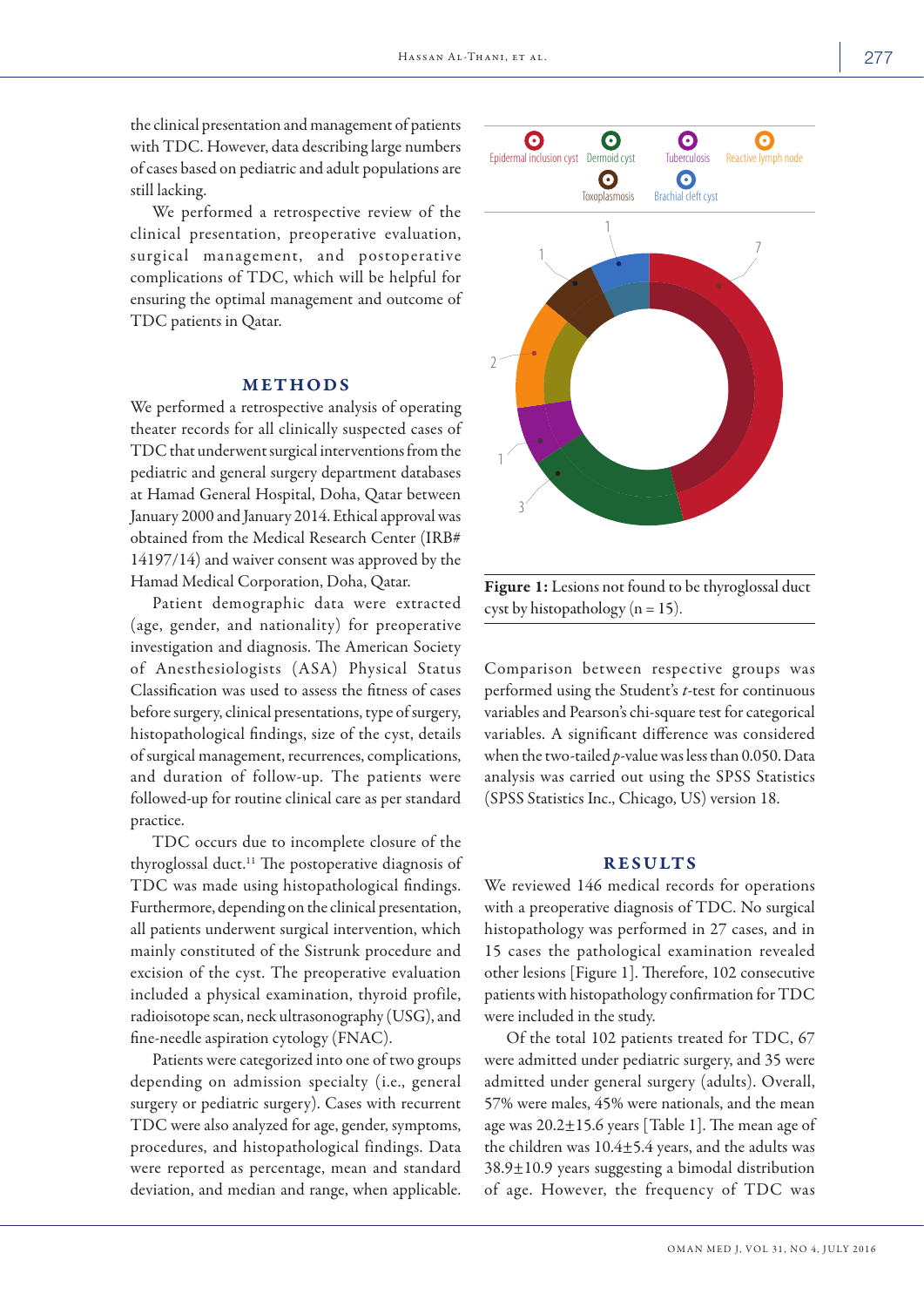| $\overline{\phantom{a}}$ |  |
|--------------------------|--|
|--------------------------|--|

| Characteristic                      | n (%)           | Characteristic                              | n (%)        |
|-------------------------------------|-----------------|---------------------------------------------|--------------|
| Age, years, mean±SD                 | $20.2 \pm 15.6$ | Preoperative diagnosis                      |              |
| Males                               | 58 (56.9)       | Thyroglossal cyst                           | 89(87.3)     |
| Qatari                              | 46(45.1)        | Thyroglossal fistula                        | 8(7.8)       |
| Preoperative investigations         |                 | Recurrent thyroglossal cyst                 | 3(2.9)       |
| Ultrasonography                     | 67(65.7)        | Recurrent thyroglossal fistula              | 1(1.0)       |
| Thyroid function test               | 45(44.1)        | Left branchial fistula                      | 1(1.0)       |
| <b>FNAC</b>                         | 10(9.8)         | Procedure                                   |              |
| Radioisotope scanning               | 3(2.9)          | Sistrunk operation                          | 80(78.4)     |
| Cyst maximum size, mm, n<br>(range) | $25(2-60)$      | Excision of the thyroglossal cyst only      | 18(17.6)     |
| Specialty                           |                 | Excision of sub-mental sinus and lymph node | 1(1.0)       |
| General surgery                     | 35(34.3)        | Excision of cervical sinus                  | 1(1.0)       |
| Pediatric surgery                   | 67(65.7)        | Recurrence                                  | 2(2.0)       |
| ASA classification (n=84)           |                 | Operation time, mins                        | $55(25-155)$ |
| ASA1                                | 55(65.5)        | Histopathology findings                     |              |
| ASA2                                | 28 (33.3)       | Thyroglossal cyst with bone                 | 61(59.8)     |
| ASA3                                | 1(1.2)          | Thyroglossal cyst                           | 38 (37.3)    |
| Presentation of wound               |                 | Thyroglossal fistula                        | 1(1.0)       |
| Clean                               | 77(75.5)        | Recurrent thyroglossal cyst                 | 1(1.0)       |
| Clean-contaminated                  | 19(18.6)        | Recurrent thyroglossal fistula              | 1(1.0)       |
| Dirty/infected                      | 4(3.9)          | Duration of follow-up (months)              | $36(1-169)$  |
| Contaminated                        | 2(2.0)          |                                             |              |
| Symptoms                            |                 |                                             |              |
| Asymptomatic midline neck mass      | 84(82.4)        |                                             |              |
| Thyroglossal fistula                | 9(8.8)          |                                             |              |
| Tenderness, redness, and infection  | 2(2.0)          |                                             |              |
| Neck/throat pain or dysphagia       | 2(2.0)          |                                             |              |
| Recurrent thyroglossal cyst         | 4(3.9)          |                                             |              |
| Recurrent thyroglossal fistula      | 1(1.0)          |                                             |              |

**Table 1:** Characteristics of thyroglossal duct cyst confirmed by histopathology ( $n = 102$ ).

*ASA: American Society of Anesthesiologists classification; FNAC: fine-needle aspiration cytology.*

comparable between both genders in the different age groups  $(p = 0.230)$  [Figure 2].

The overall preoperative evaluation included USG in 65.7% of cases and a thyroid function test in 44.1% of cases. FNAC (9.8%) and radioisotope scanning (2.9%) were only performed in adults. The medical history of patients revealed no evidence of malignancy in any of these cases. The median size of TDC on USG was 25 (2–60) mm. The physical status classification based on ASA criteria was available for 84 cases of which 55 (65.5%) were completely healthy (ASA1), 28 (33.3%) had mild systemic disease (ASA2), and one (1.2%) had severe systemic disease (ASA3).

On the initial presentation, the majority of wounds were classified as clean (75.5%), followed by clean-contaminated (18.6%), dirty (3.9%), and contaminated (2.0%). The most common presenting





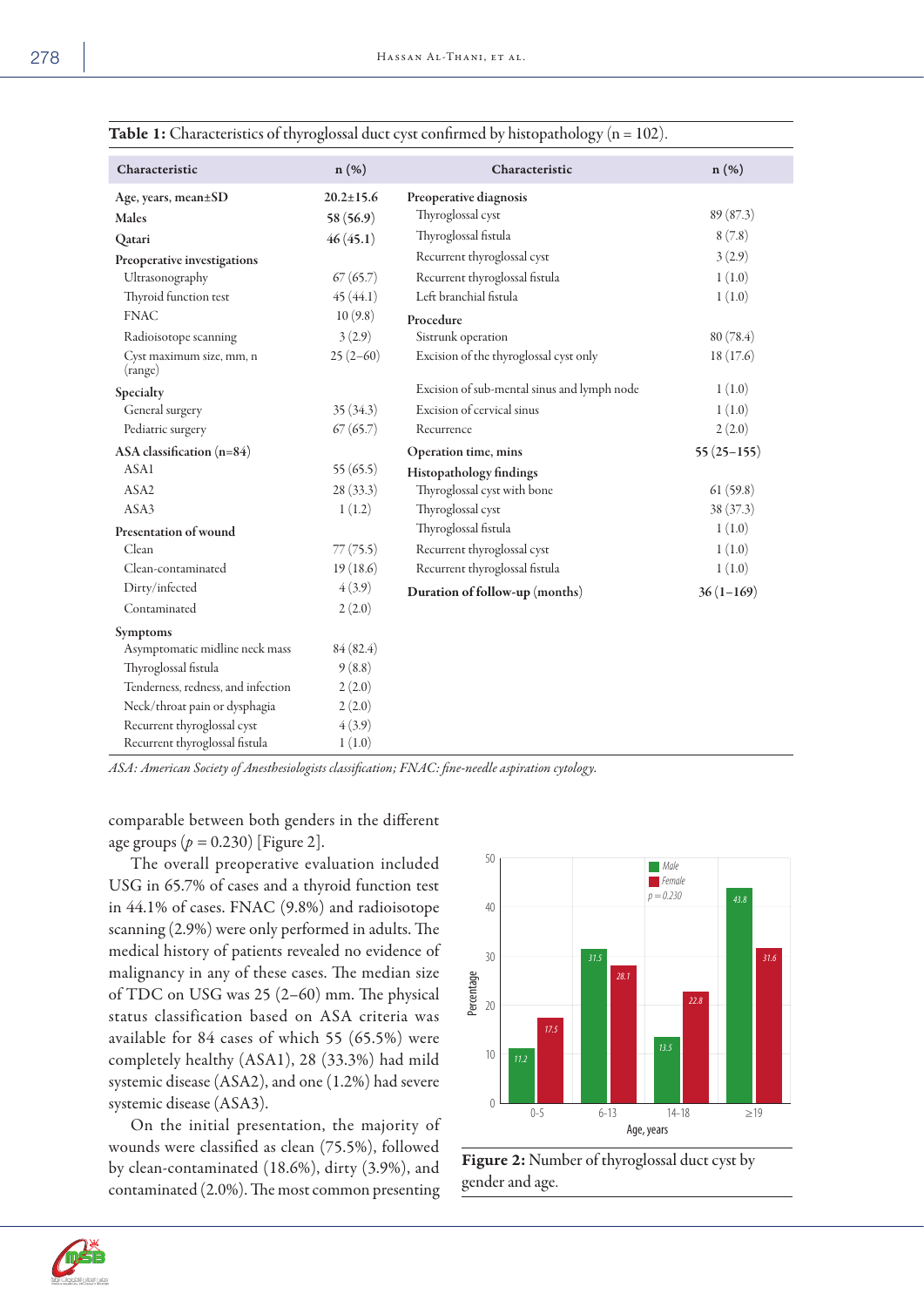| Characteristics                        | General surgery,<br>$n = 35, %$ | Pediatric surgery,<br>$n = 67, %$ | $p$ -value |
|----------------------------------------|---------------------------------|-----------------------------------|------------|
| Age, mean±SD, years                    | 38.9±10.9                       | $10.4 \pm 5.4$                    |            |
| Gender                                 |                                 |                                   |            |
| Male                                   | 71.0                            | 49.0                              | 0.030      |
| Female                                 | 29.0                            | 51.0                              |            |
| Qatari                                 | 26.0                            | 55.0                              | 0.004      |
| Preoperative evaluation                |                                 |                                   |            |
| Thyroid function test                  | 80.0                            | 25.0                              | 0.001      |
| Ultrasonography                        | 71.0                            | 63.0                              | 0.380      |
| Radioisotope scanning                  | 9.0                             | 0.0                               | 0.020      |
| <b>FNAC</b>                            | 29.0                            | 0.0                               | 0.001      |
| Anesthesia type                        |                                 |                                   |            |
| ASA1 $(n = 72)$                        | 53.6                            | 71.4                              | 0.160      |
| ASA2 $(n = 33)$                        | 46.4                            | 26.8                              |            |
| $ASA3 (n = 1)$                         | 0.0                             | 1.8                               |            |
| Symptoms                               |                                 |                                   |            |
| Asymptomatic midline neck mass         | 88.6                            | 79.1                              | 0.630      |
| Neck or throat pain or dysphagia       | 2.9                             | 1.5                               |            |
| Tenderness, redness, and infection     | 0.0                             | 3.0                               |            |
| Fistula                                | 5.7                             | 11.9                              |            |
| Recurrence                             | 2.9                             | 4.5                               |            |
| Histopathological findings             |                                 |                                   |            |
| Thyroglossal cyst and bone             | 46.0                            | 67.0                              | 0.110      |
| Thyroglossal cyst                      | 54.0                            | 28.0                              |            |
| Procedure                              |                                 |                                   |            |
| Sistrunk operation                     | 69.0                            | 84.0                              | 0.110      |
| Excision of the thyroglossal cyst only | 26.0                            | 13.0                              |            |
| Recurrence                             | 0.0                             | 3.0                               |            |
| Maximum size, mm                       | $30(9-60)$                      | $22(2-55)$                        | 0.005      |
| Operation time, median/range, mins     | $75(25-155)$                    | $50(25-105)$                      | 0.004      |
| Duration of follow-up, months          | $69(1-169)$                     | $32.5(1-140)$                     | 0.190      |

Table 2: Thyroglossal cyst characteristics according to specialty (general vs. pediatric surgery).

*FNAC: fine-needle aspiration cytology; SD: standard deviation.*

symptom was palpable asymptomatic midline neck mass at or below the level of the hyoid bone (82.4%) followed by thyroglossal fistula (8.8%). Two patients presented with tenderness, redness, and infection and two patients had symptoms of neck/throat pain and dysphagia. Five cases had recurrence (4 TDC and 1 thyroglossal fistula). The major preoperative diagnosis was TDC in 87% and thyroglossal fistula in 8% of cases. Three cases were known to have recurrent TDC (referred from another institution); one case was suspected for recurrent thyroglossal fistula and one for left branchial fistula.

Of the 102 patients operated, 78% underwent the Sistrunk procedure (one patient was found to have a spontaneous rupture of the cyst) followed by excision of the thyroglossal cyst alone (18%). Two TDC cases that were treated earlier at our hospital experienced recurrent disease and required a further operation. Three known cases of recurrent TDC were referred from another institution for operation. Of the total five recurrent cases operated, four were treated with the Sistrunk procedure, and one underwent excision of thyroglossal cyst alone. Apart from recurrence, no further postoperative complication was observed in our cohort. The median operation time was 55 (25–155) minutes, and the patients were clinically followed-up for  $36(1-169)$  months.

The histopathological findings confirmed TDC with hyoid bone in 61 cases (one was recurrent and one showed ruptured TDC), TDC alone in 38 cases (one had thyroid tissue in addition to TDC), and one case was confirmed to have a thyroglossal fistula. All the surgical specimens sent for histopathological study confirmed no evidence of malignancy.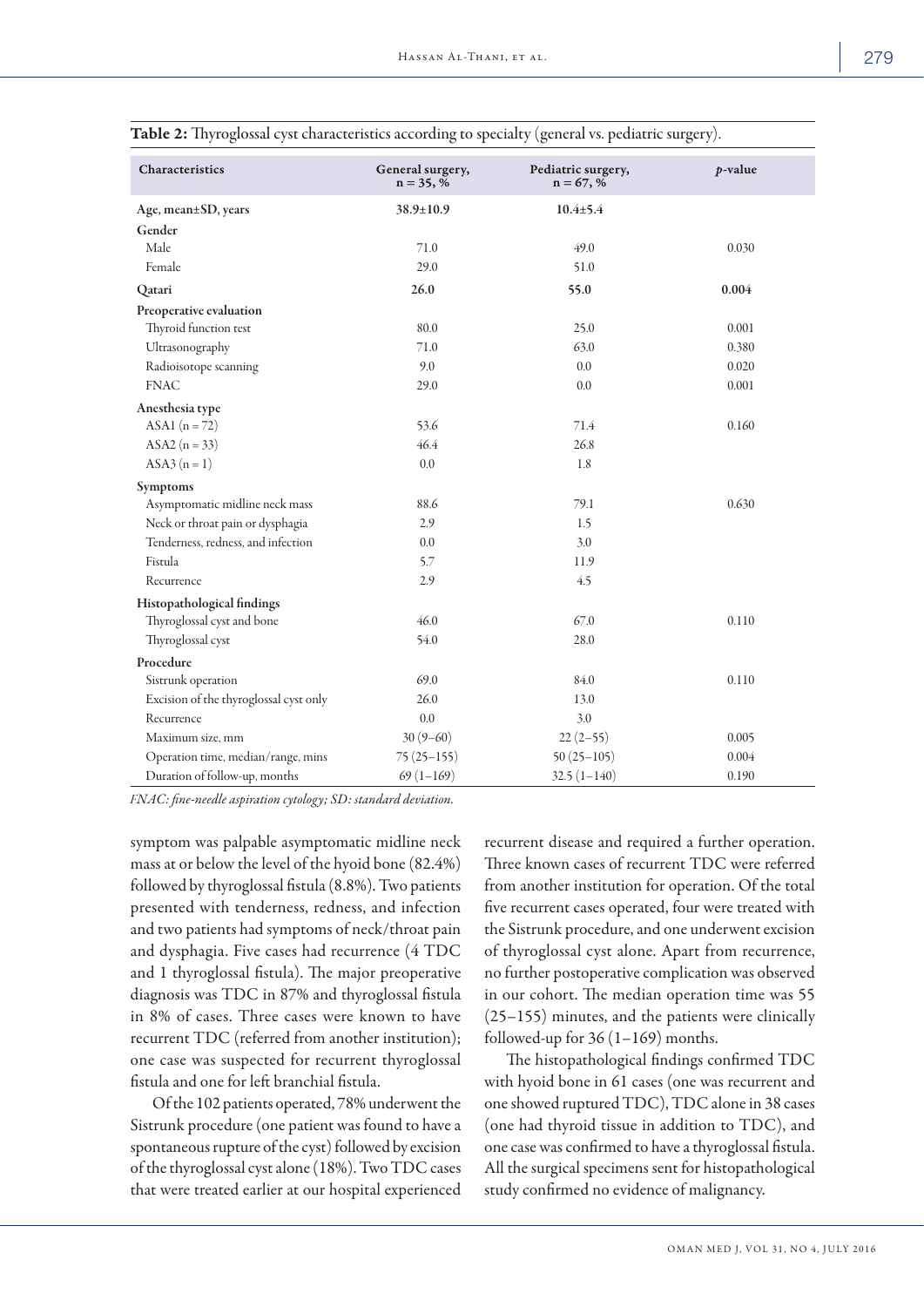|                               | Case one                        | Case two                                 | <b>Case three</b>                                                                              | <b>Case four</b>                                 | <b>Case five</b>                            |
|-------------------------------|---------------------------------|------------------------------------------|------------------------------------------------------------------------------------------------|--------------------------------------------------|---------------------------------------------|
| Number of<br>admissions       | 1                               | 1                                        | 2                                                                                              | 2                                                |                                             |
| Age, years                    | 44                              | 15                                       | 10                                                                                             | 7                                                | 7                                           |
| Gender                        | Male                            | Female                                   | Male                                                                                           | Male                                             | Female                                      |
| <b>Symptoms</b>               |                                 |                                          |                                                                                                |                                                  |                                             |
| 1 <sup>st</sup> admission     | Treated<br>outside              | Treated<br>outside                       | Palpable<br>asymptomatic<br>midline neck mass<br>at or below the<br>level of the hyoid<br>bone | Tenderness.<br>redness, and<br>infection         | Treated<br>outside                          |
| $2nd$ admission               | Recurrence                      | Recurrence                               | Recurrence                                                                                     | Fistula                                          | Recurrence                                  |
| Procedure                     |                                 |                                          |                                                                                                |                                                  |                                             |
| $1st$ admission               | Operated at<br>another hospital | Operated at<br>another hospital          | Sistrunk operation                                                                             | Incision and<br>drainage of<br>thyroglossal cyst | Operated at<br>another hospital             |
| $2nd$ admission               | Sistrunk                        | Excision of<br>thyroglossal cyst<br>only | Redo Sistrunk                                                                                  | Sistrunk                                         | Sistrunk                                    |
| Histopathological<br>findings | Benign tract                    | Thyroglossal cyst<br>with bone           | Hyoid bone<br>with chronic<br>inflammation                                                     | Recurrent<br>thyroglossal<br>Fistula             | Recurrent<br>thyroglossal cyst<br>with bone |

## Table 3: Cases with recurrent admissions.

Table 4: Performance of surgeons based on appropriate procedure and number and time of operations.

| Specialty              | Number of<br>operations | Sistrunk,<br>$n(\%)$ | Average<br>operation<br>time, mins |
|------------------------|-------------------------|----------------------|------------------------------------|
| Pediatric surgery      |                         |                      |                                    |
|                        | $\mathbf{1}$            | 0(0.0)               | 85                                 |
|                        | 1                       | 1(100.0)             | 50                                 |
|                        | $\mathbf{1}$            | 0(0.0)               | 50                                 |
|                        | $\overline{2}$          | 0(0.0)               | $70 + 14$                          |
|                        | 3                       | 2(66.7)              | $68 + 22$                          |
|                        | 7                       | 7(100.0)             | $51 \pm 11$                        |
|                        | 8                       | 8(100.0)             | $57 + 6$                           |
|                        | 11                      | 9(81.8)              | $53 \pm 18$                        |
|                        | 32                      | 28(87.5)             | $53 + 21$                          |
| <b>General Surgery</b> |                         |                      |                                    |
|                        | 1                       | 0(0.0)               | 45                                 |
|                        | 1                       | 1(100.0)             | 95                                 |
|                        | 1                       | 1(100.0)             | 80                                 |
|                        | 1                       | 1(100.0)             | 80                                 |
|                        | $\overline{2}$          | 0(0.0)               | $102 + 39$                         |
|                        | $\overline{2}$          | 2(100.0)             | $83 \pm 11$                        |
|                        | $\overline{2}$          | 0(0.0)               | $55 + 42$                          |
|                        | 3                       | 3(100.0)             | $86 \pm 18$                        |
|                        | 4                       | 2(50.0)              | $68 + 36$                          |
|                        | 4                       | 4(100.0)             | 70±13                              |
|                        | 6                       | 2(33.3)              | $65 \pm 46$                        |
|                        | 8                       | 8(100.0)             | $64 + 24$                          |



Table 3 details the age, gender, presenting symptoms, histopathological findings, and procedural information of the five cases with recurrent disease. Of these five cases, four were children and one was an adult. Three were initially operated outside and presented with recurrence, and the remaining two cases were managed from our center from the beginning. The performance of surgeons (consultants and specialists) based on number of operations, appropriateness of procedure, and operation time has been presented in Table 4.

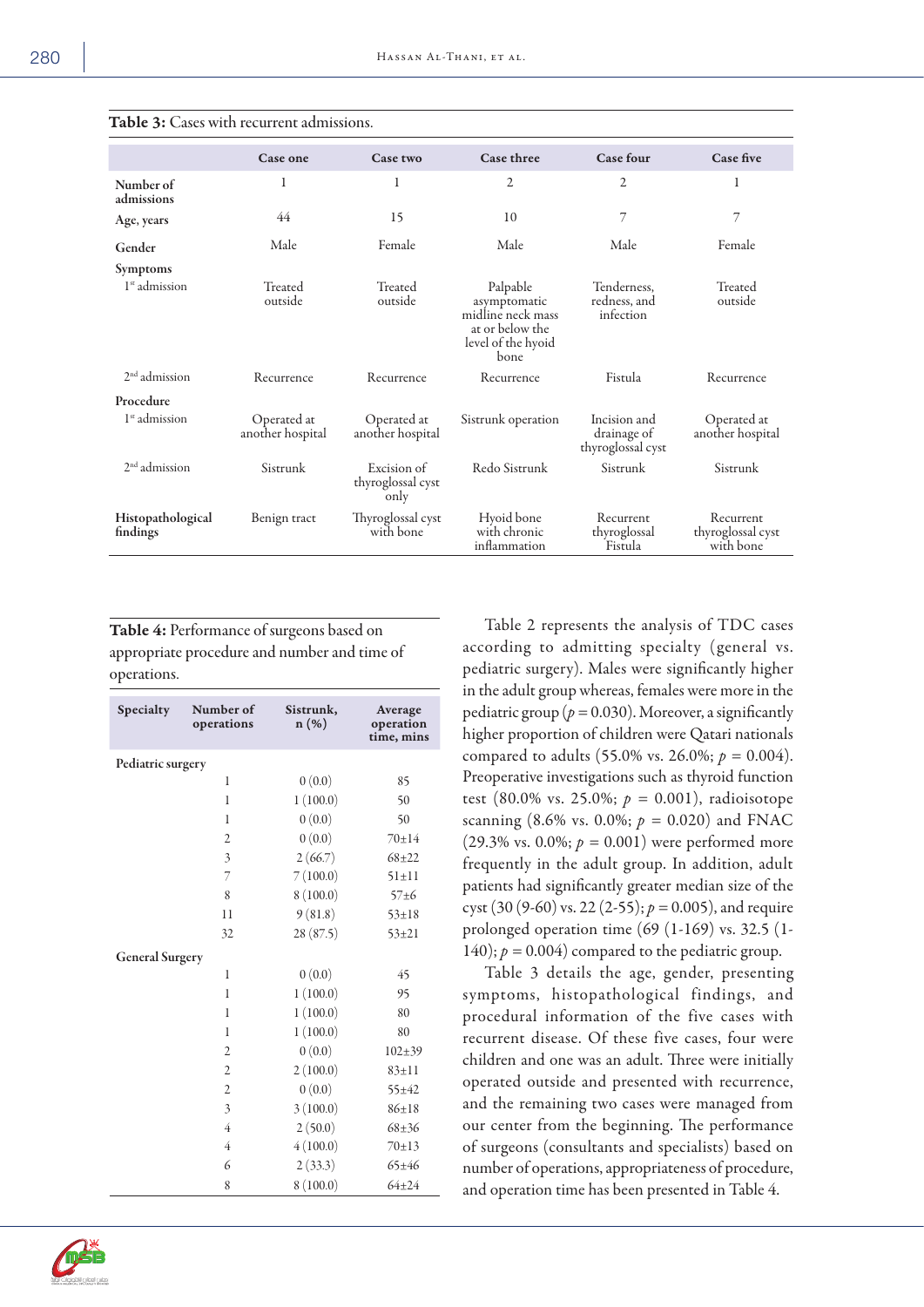## DISCUSSION

There is a paucity of information regarding the presentation and management of TDC based on large series of cases from the Middle East. This is a unique study from our region to describe and compare the clinical presentation, preoperative evaluation, treatment, and outcomes of TDC among the pediatric and adult population in Qatar. A wide range of differential diagnosis can be made for neck masses. Among them, TDC is a common congenital midline anomaly with a prevalence of about 7% among the general population,<sup>12</sup> which represents 70% of the neck masses.13 Hsieh et al,14 presented a large series of congenital cervical cysts cases in the pediatric population, which observed that 55% of these were also diagnosed with TDC.

TDC could present at any age but is less frequent among the elderly. Previous reports have suggested a higher frequency of TDCs in the pediatric population which peaked by 10 years of age.1,15 Contrarily, recent studies suggested a greater proportion of TDC among adults.3,16 However, in our series, a bimodal distribution of age was observed that peaked at 10 and 39 years. Consistent with our findings, a previous study also reported a bimodal distribution of age at 6 and 45 years old among children and adults, respectively.<sup>16</sup> Ren et al,<sup>17</sup> also reported the average age of children (7 years) and adults (36 years) which is consistent with our findings.

There is a controversy regarding gender distribution in TDC. Studies in the pediatric population have suggested a predominance of males14 while others observed a higher proportion of females.18,19 However, the majority of studies suggests there is an equal distribution of TDCs among men and women.1,3,16 Consistently, no gender disparity has been observed with respect to the frequency of TDC in our series. The male/female ratio in Qatar in the  $0-14$ ,  $15-24$ , and  $25-54$  year age groups are 1.03, 2.83, and 4.61, respectively, with a total population of 2,123,160 in 2014.

The differential diagnosis of cystic swelling in the upper part of the neck should include TDC, branchial cyst, submandibular salivary gland duct cyst, cystic hygroma, saccular cyst, mucous retention cyst, laryngocele and jugular vein phlebectasia, and pharyngocele.20 Although TDC often presents with typical signs and symptoms, a thorough clinical assessment is warranted for more appropriate preoperative diagnosis.21 The accuracy of clinical decision making also depends on the clinicians' experience in managing the TDC. Hassan et al<sup>1</sup> demonstrated that typically TDC presents with a neck mass (83%), infection (8%), and cutaneous fistula (8%), which may or may not be associated with recurrence. Moreover, patients with noninfected TDC usually presented with a mobile, soft, painless neck mass. Consistent with earlier findings the majority (82%) of our TDC cases presented as a palpable asymptomatic midline neck mass at or below the level of the hyoid bone. On the other hand, cases with infected TDC often presented with a painful neck mass, developed fistula, dysphagia, cough, or respiratory obstruction.<sup>1</sup> The possible mechanism for the development of fistula to skin or foramen cecum includes infection, trauma, and post-surgery episodes or it can occur spontaneously.12 In our series, the frequency of infection, neck pain, dysphagia, and recurrence were in accordance with the reported literature. An earlier study observed a significantly higher frequency of presenting symptoms (pain, dysphagia, dysphonia, and fistula formation) in adults compared to children.<sup>17</sup> Contrarily, the presenting symptoms were comparable among children and adults in this study.

Nevertheless, diagnostic imaging plays a crucial role to support the preoperative diagnosis. In clinical practice, there is variability in the preoperative evaluation in suspected cases for TDC. Though, there is a lack of consensus on the preoperative imaging for the evaluation of TDC suspected patient.<sup>22</sup> Still, thyroid USG is considered the modality of choice for TDC due to its ready availability, low cost, and non-invasiveness. The absence of sedation and no radiation exposure make this option particularly beneficial for children.23 In our study, the preoperative evaluation was primarily based on thyroid USG followed by thyroid function test, FNAC, and radioisotope scanning. Moreover, USG was the preferred diagnostic test to assess thyroid mass in children as well as in adults in our series. Neck computed tomography (CT) and magnetic resonance imaging (MRI) are the complementary diagnostic modalities to evaluate masses and provide detailed information on the location and size of TDC and rule out any possibility of malignancy if indicated.3,16

Usually, FNAC is indicated if any solid element is suspected within the TDC and requires differential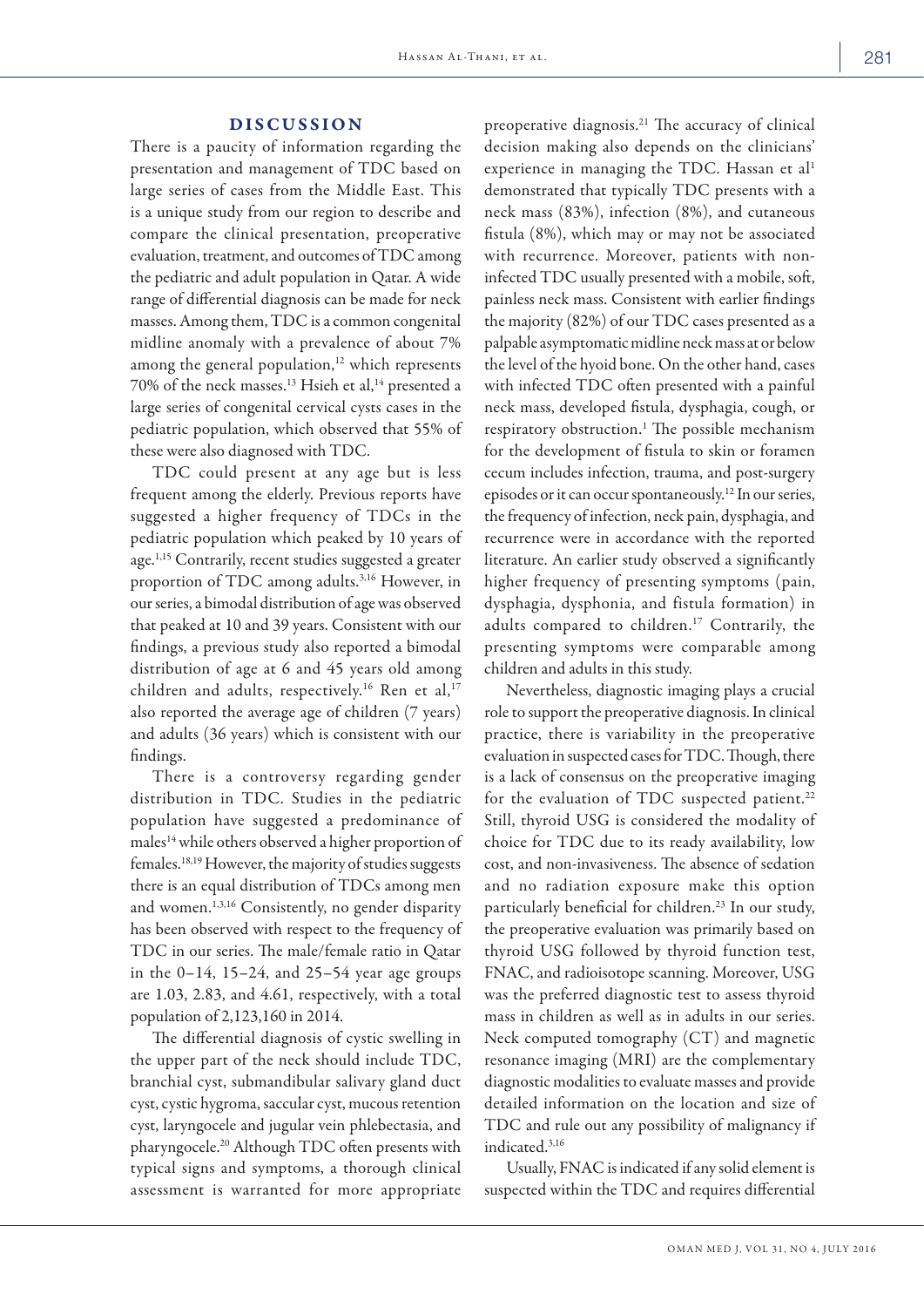diagnosis. However, FNAC is not considered in the pediatric population due to concern for possible injury.3 Radioisotope scanning to rule out ectopic thyroid tissue as a midline neck mass is not routinely used in children. Therefore, accidental removal of the ectopic thyroid gland might occur and results in postoperative hypothyroidism.24 In line with the established diagnostic evidence, FNAC and radioisotope scanning were performed only in the adult cases in our study.

The size of the cyst may vary according to clinical presentation. The median size of the cyst on USG was found to be 2.5 cm in our cases, which is in agreement with an earlier study that reported the average size of TDC to range from 2–4 cm in diameter.12 Moreover, in our series, the size of the cyst was greater among adults compared to children. Similarly, Lin et al, $3$  also reported greater cyst size in adults compared to the pediatric group, which suggests a possible correlation between increased cyst mass with advanced age.

The Sistrunk procedure remains the gold standard for the surgical excision of TDC, which is associated with a lower rate of recurrence.<sup>25</sup> Originally, this technique was described by Sistrunk in the year 1920, who proposed the excision of the mid-portion of hyoid bone along with the TDC.6 Despite an adequate Sistrunk operation, earlier studies observed a recurrence rate of  $3\%$  to  $4\%$ .<sup>26,27</sup> Therefore, repeat or extended Sistrunk procedure was required for surgical management of recurrent cases.16 In this study, the majority of the cases were managed by Sistrunk operation followed by excision of the thyroglossal cyst alone. It has been reported previously that a simple cyst excision can be performed in cases of TDC with non-identifiable track at the posterior margin of the hyoid bone.<sup>3</sup> In our series, five patients (four children, one adult) presented with recurrence for TDC. Of the four cases of recurrence in children, three received the Sistrunk operation, and in one case only the thyroglossal cyst was excised. The adult patient in our study received the Sistrunk procedure. Although the rate of recurrence is higher in children, in three of our cases (one adult and two children) underwent a previous operation outside and presented as recurrence. Therefore, only two children operated in our hospital developed recurrence of which one case had initially undergone excision of thyroglossal cyst alone. The incomplete surgical removal of TDC

due to misdiagnosis or mismanagement might lead to a greater risk of recurrence.28,29 However, an earlier study reported no difference in the rate of recurrence among children and adults.<sup>3</sup> On the other hand, Marianowski et al,<sup>10</sup> observed an association of increased rates of recurrence and young age, which was consistent with our results. In our series, the postoperative histopathological examination of the excised specimens confirmed the preoperative diagnosis of TDC in all 102 cases. Similarly, Ren et al,17 also reported a good correlation between preoperative and postoperative diagnosis, which proved the suitability of clinical and radiological diagnosis preoperatively.

A limitation of the present study is the retrospective nature, which might have skewed our data. Neck CT scan is an excellent supplementary diagnostic tool for the evaluation of a neck mass. However, we lack information on the CT findings for detailed analysis of site (middle, left, or right), and location (submental, suprahyoid, over hyoid, and infrahyoid) of the cysts in relation to the hyoid bone as well as to the midline and rule out malignancy preoperatively. Although the Sistrunk procedure includes a part of the hyoid bone, there was a discrepancy between the numbers of Sistrunk operations and the histopathological findings of the cyst with bones in the present study. This observation could be explained by the method of histopathological preparation and reporting in our lab, as it focuses mostly on the soft tissue findings in the cyst. Finally, the preoperative radiological diagnosis in our series is primarily based on USG, which does not indicate whether a lesion is functional or nonfunctional.

## **CONCLUSION**

The occurrence of TDC shows a bimodal age distribution and is comparable between both genders. Although the preoperative evaluation and time for surgery vary, the presenting symptoms, surgical management, and postoperative outcomes are comparable among adults and children. Neck USG is considered a reliable and appropriate imaging modality for most patients. Based on our results, we recommend the Sistrunk procedure as the preferred treatment for midline neck masses speculated for TDC or fistulae in both primary and recurrent cases. The rate of recurrence in this series